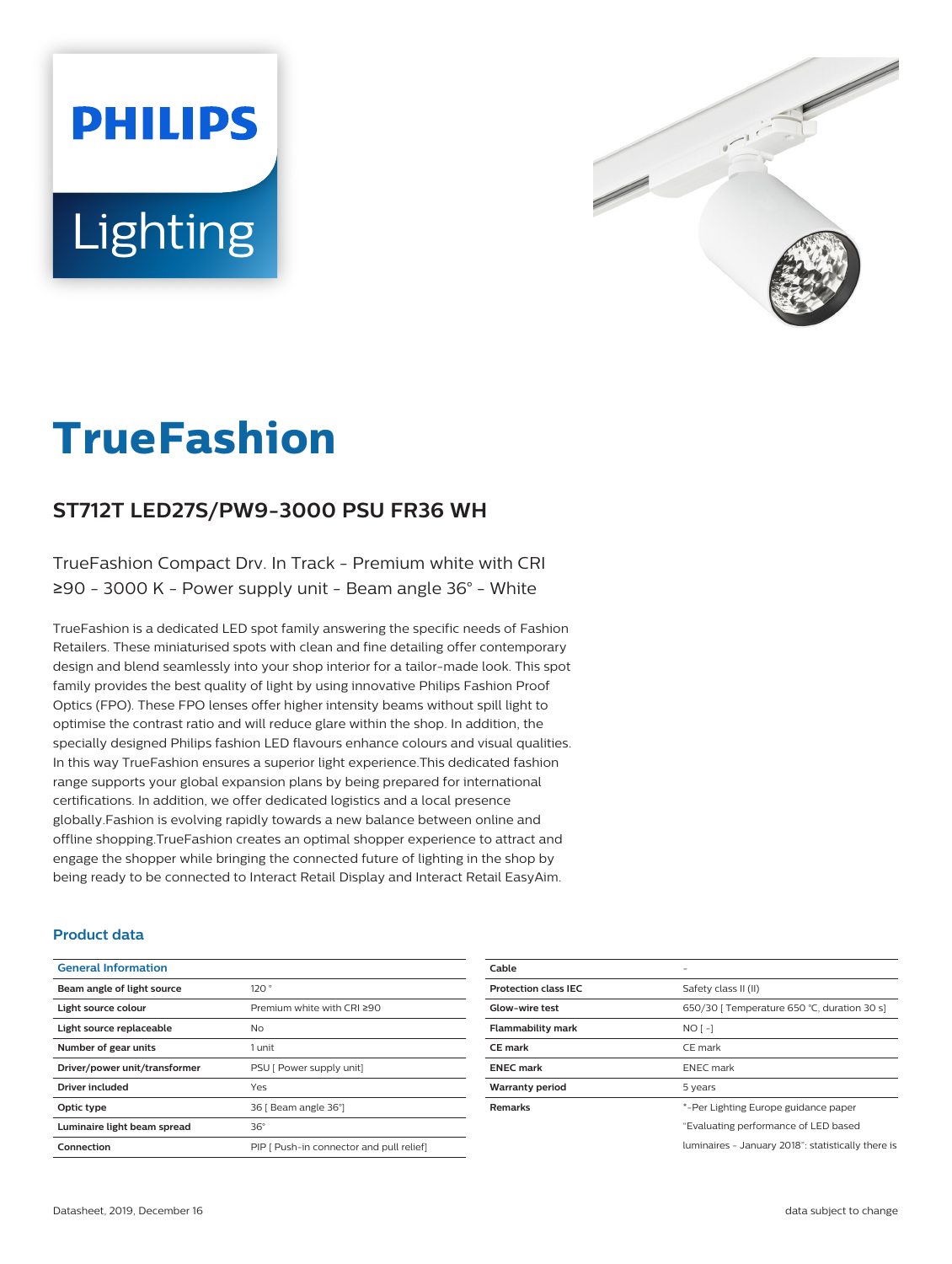# **TrueFashion**

|                                     | no relevant difference in lumen maintenance |
|-------------------------------------|---------------------------------------------|
|                                     | between B50 and for example B10. Therefore  |
|                                     | the median useful life (B50) value also     |
|                                     | represents the B10 value.                   |
| Constant light output               | No                                          |
| Number of products on MCB           | 34                                          |
| <b>RoHS</b> mark                    | RoHS mark                                   |
| <b>Product Family Code</b>          | ST712T   TrueFashion Compact Drv. In Track] |
|                                     |                                             |
| <b>Operating and Electrical</b>     |                                             |
| Input voltage                       | 220 to 240 V                                |
| Input frequency                     | 50 to 60 Hz                                 |
| Inrush current                      | 5A                                          |
| Inrush time                         | $0.05$ ms                                   |
| Power factor (min.)                 | 0.9                                         |
|                                     |                                             |
| <b>Controls and Dimming</b>         |                                             |
| Dimmable                            | No                                          |
|                                     |                                             |
| <b>Mechanical and Housing</b>       |                                             |
| <b>Housing material</b>             | Aluminum                                    |
| <b>Reflector material</b>           | Polycarbonate aluminum coated               |
| Optic material                      | Polycarbonate                               |
| Optical cover/lens material         | Polymethyl methacrylate                     |
| <b>Fixation material</b>            |                                             |
| Optical cover/lens finish           | Clear                                       |
| <b>Overall length</b>               | 162 mm                                      |
| Overall width                       | 80 mm                                       |
| <b>Overall height</b>               | 168 mm                                      |
| Colour                              | White                                       |
| Dimensions (height x width x depth) | 168 x 80 x 162 mm (6.6 x 3.1 x 6.4 in)      |
|                                     |                                             |

| Initial Performance (IEC Compliant)          |                        |  |
|----------------------------------------------|------------------------|--|
| <b>Initial luminous flux</b>                 | 2400 lm                |  |
| <b>Luminous flux tolerance</b>               | $+/-10%$               |  |
| Initial LED luminaire efficacy               | 86 lm/W                |  |
| Init. Corr. colour temperature               | 3000 K                 |  |
| Init. colour rendering index                 | 90                     |  |
| Initial chromaticity                         | $(0.42, 0.38)$ SDCM <3 |  |
| Initial input power                          | 28 W                   |  |
| Power consumption tolerance                  | $+/-10%$               |  |
|                                              |                        |  |
| <b>Over Time Performance (IEC Compliant)</b> |                        |  |
| Control gear failure rate at median          | 5 %                    |  |
| useful life 50,000 h                         |                        |  |
| Lumen maintenance at median useful           | <b>L80</b>             |  |
| life* 50,000 h                               |                        |  |
|                                              |                        |  |
| <b>Application Conditions</b>                |                        |  |

| Ambient temperature range          | +10 to +40 $^{\circ}$ C            |
|------------------------------------|------------------------------------|
| Performance ambient temperature Tq | $25^{\circ}$ C                     |
| Suitable for random switching      | Yes                                |
|                                    |                                    |
| <b>Product Data</b>                |                                    |
| Full product code                  | 871869939908500                    |
| Order product name                 | ST712T LED27S/PW9-3000 PSU FR36 WH |
| EAN/UPC - product                  | 8718699399085                      |
| Order code                         | 39908500                           |
| Numerator – quantity per pack      | 1                                  |
| Numerator - packs per outer box    | 1                                  |
| Material no. (12NC)                | 910500465301                       |
| Net weight (piece)                 | 0.610 kg                           |



### **Approval and Application**

**Ingress protection code** IP20 [ Finger-protected] **Mech. impact protection code** IK02 [ 0.2 J standard]

### **Dimensional drawing**